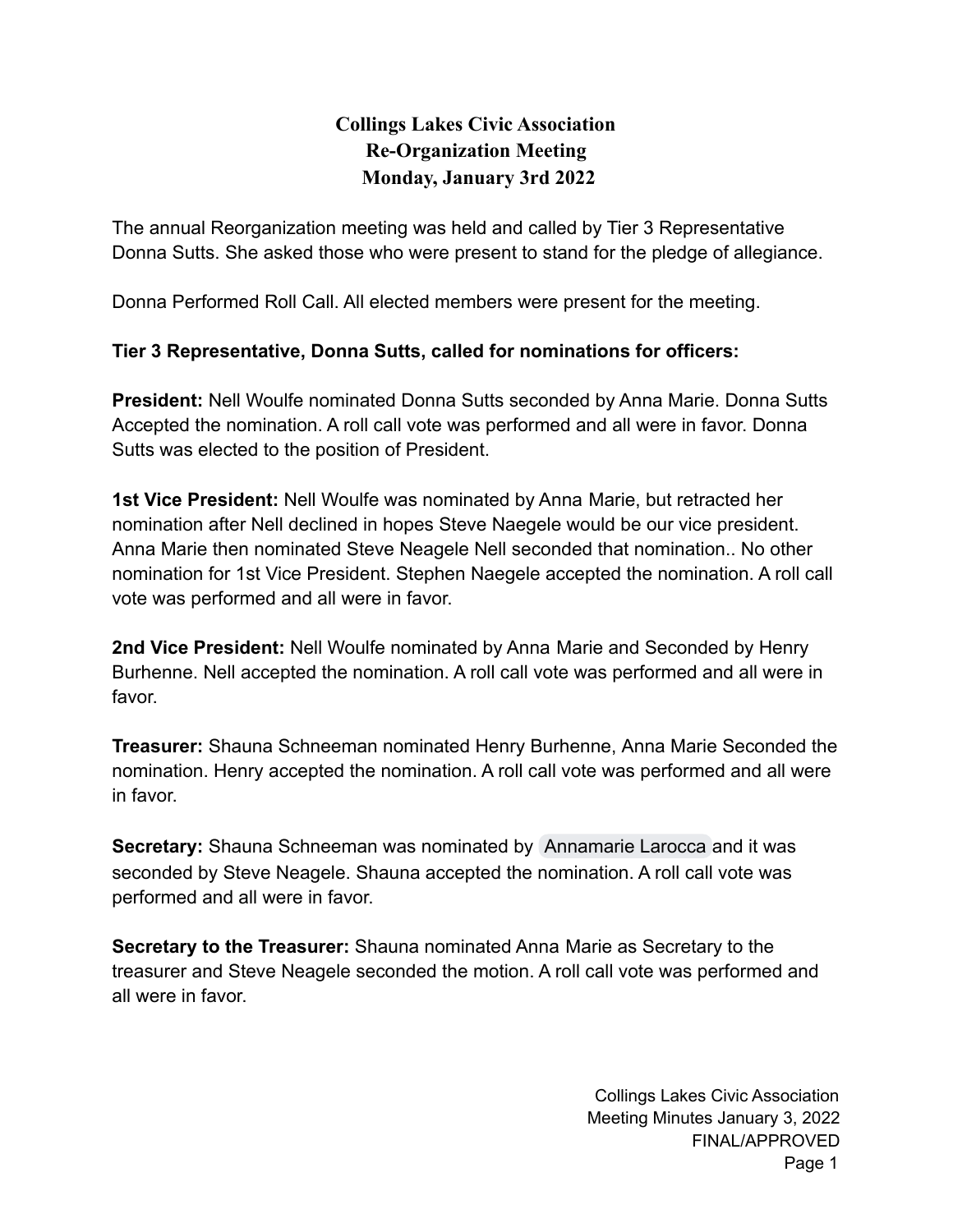## **Volunteers for Committee Representatives:**

Dams Committee Representative: Henry Burhenne

Grounds: Shauna Schneeman

Welcome Committee: Nell Woulfe

Fundraising/Special Events: Anna Marie

When discussing Welcoming committee it was noted that [Katherine Nodolski](mailto:Plantikat@gmail.com) who has been in charge of this department was unable to visit with new members of the community in recent months due to Covid at this time numbers are spiking again so we don't foresee sending Katherine to people's homes until these numbers come down then we can put together a plan for welcoming new community members again.

All members recited their oath taking on their positions on the board for the Collings Lakes Civic Association.

At this time Donna started the conversation to discuss and vote on our legal council and accountant. She noted that she was concerned there may be a personal relationship between our legal counsel and previous secretary, Lynn, that would be a conflict of interest. Nell and Annamarie both noted they didn't have any communication with the legal council since Lynn's resignation to suggest this would be an issue, but hoped that she would remain professional in her role. Shauna came to note that since taking on some of the responsibilities that involved the legal council she didn't find there to be any issues and found working with the legal team to be professional and enjoyable.

Donna then brought up for the public to give some background to this conversation that Lynn was our previous secretary who had resigned early December 2021. She noted that technically this position would have been up on December 31st to be voted on again by the new board if we wanted to continue this route for our bookkeeping needs. She notes that prior to this resignation we would have been taking this time to vote to keep an employee on for our bookkeeping needs. She notes that at this time board member Annamarie would be taking on the bookkeeping responsibilities under her role as secretary to the treasurer.

> Collings Lakes Civic Association Meeting Minutes January 3, 2022 FINAL/APPROVED Page 2